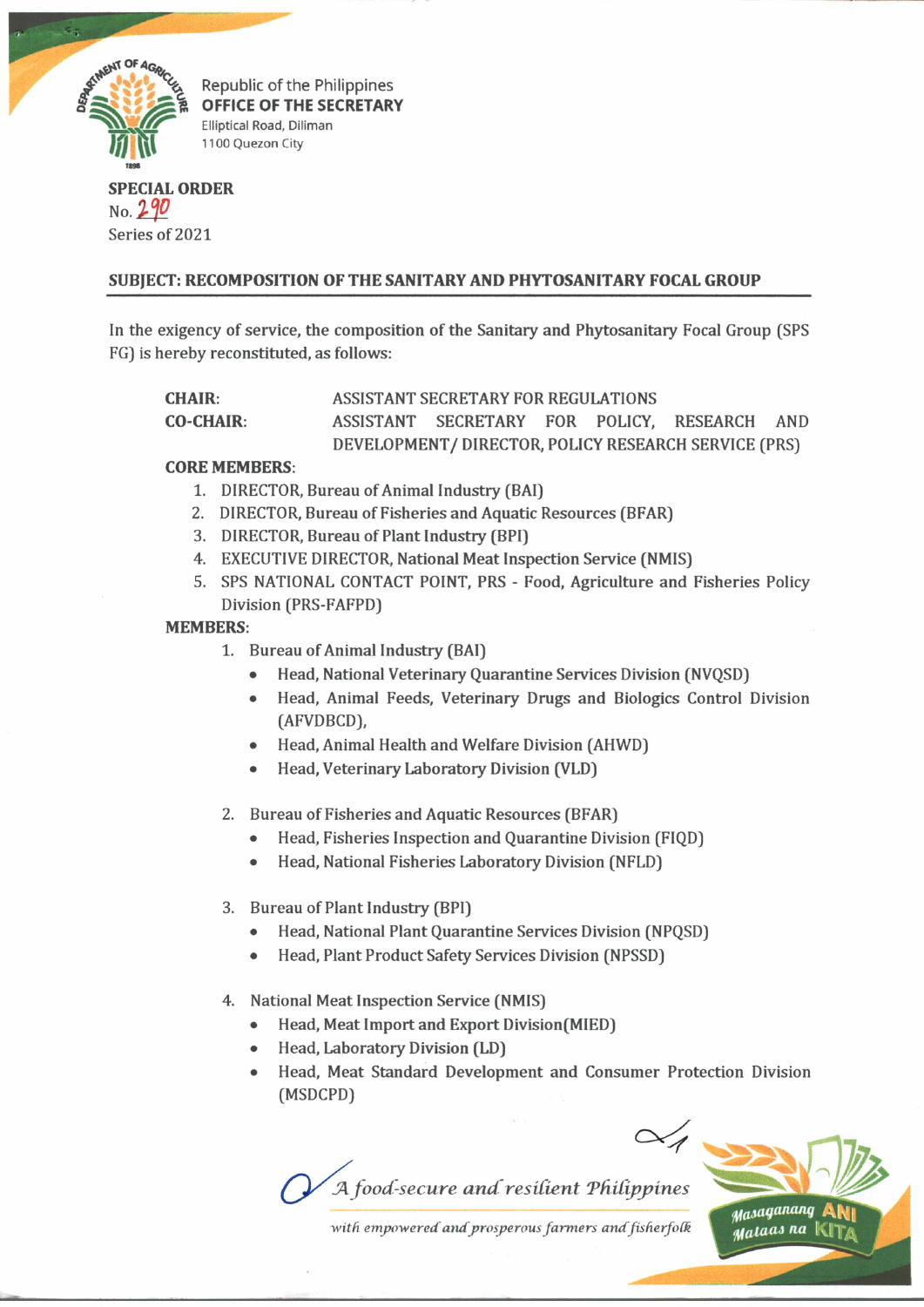- 5. Bureau of Agriculture and Fisheries Standards (BAFS)
	- Head, Standards Development Division
	- Head, Technical Services Division
	- Head, Laboratory Services Division
- 6. Sugar Regulatory Administration (SRA)
	- Duly designated focal person by the Office of the Deputy Administrator for Regulations
- 7. National Dairy Authority (NDA)
	- Duly designated focal person by the Office of the Administrator
- 8. Philippine Fiber Industry Development Authority (PhilFIDA)
	- Head, Regulatory Division
- 9. National Tobacco Administration (NTA)
	- Head, Regulation Department
- 10. Policy Research Service (PRS)
	- Duly designated representative from the Food, Agriculture, and Fisheries Policy Division
- 11. Fertilizer and Pesticide Authority (FPA)
	- Head, Fertilizer Regulations Division
	- Head, Pesticide Regulations Division
	- Head, Laboratory Services Division
- 12. Philippine Coconut Authority(PCA)
	- Head, Trade and Market Development Department
	- Head, Laboratory Services Division
- 13. Food Development Center (FDC)
	- Duly designated focal person by the Office of the Director
- 14. Agribusiness and Marketing Assistance Service (AMAS)
	- Head, Market Development Division
	- Head, Agribusiness Industry Support Division
- 15. Field Operation Service (FOS)
	- Head, Field Programs Coordination and Monitoring Division
	- Representative, Office of the Director, FOS

 $\sqrt{4}$ 

*A food-secure and resilient Philippines* 



with empowered and prosperous farmers and fisherfolk